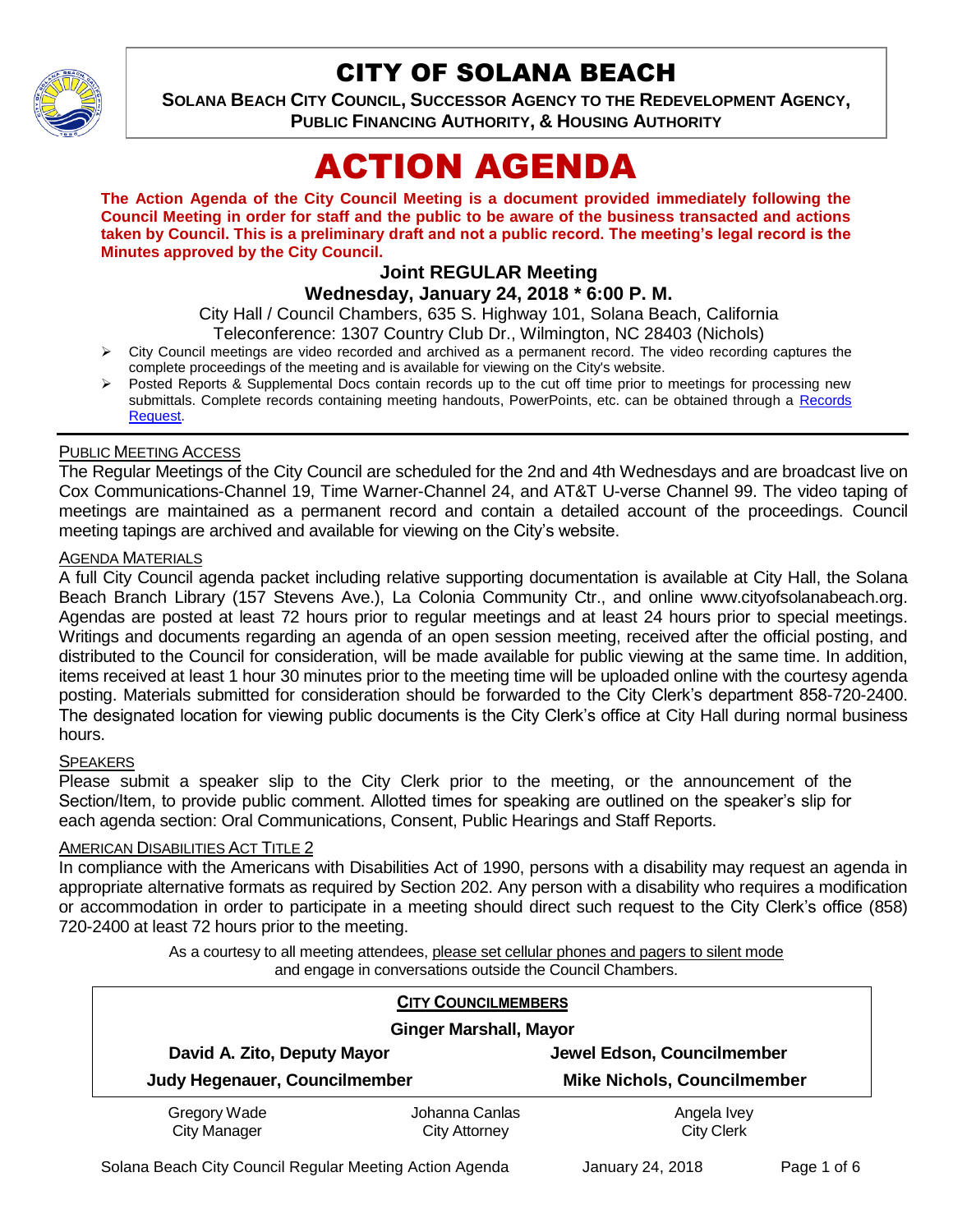#### SPEAKERS:

Please submit your speaker slip to the City Clerk prior to the meeting or the announcement of the Item. Allotted times for speaking are outlined on the speaker's slip for Oral Communications, Consent, Public Hearings and Staff Reports.

#### READING OF ORDINANCES AND RESOLUTIONS:

Pursuant to Solana Beach Municipal Code Section 2.04.460, at the time of introduction or adoption of an ordinance or adoption of a resolution, the same shall not be read in full unless after the reading of the title, further reading is requested by a member of the Council. If any Councilmember so requests, the ordinance or resolution shall be read in full. In the absence of such a request, this section shall constitute a waiver by the council of such reading.

# **CALL TO ORDER AND ROLL CALL:**

# **FLAG SALUTE:**

## **APPROVAL OF AGENDA: COUNCIL ACTION: Approved 5/0**

#### **ORAL COMMUNICATIONS:**

This portion of the agenda provides an opportunity for members of the public to address the City Council on items relating to City business and not appearing on today's agenda by submitting a speaker slip (located on the back table) to the City Clerk. Comments relating to items on this evening's agenda are taken at the time the items are heard. Pursuant to the Brown Act, no action shall be taken by the City Council on public comment items. Council may refer items to the City Manager for placement on a future agenda. The maximum time allotted for each presentation is THREE MINUTES (SBMC 2.04.190). Please be aware of the timer light on the Council Dais.

#### **COUNCIL COMMUNITY ANNOUNCEMENTS / COMMENTARY:**

*An opportunity for City Council to make brief announcements or report on their activities. These items are not agendized for official City business with no action or substantive discussion.* 

# **A. CONSENT CALENDAR:** (Action Items) (A.1. - A.6.)

Items listed on the Consent Calendar are to be acted in a single action of the City Council unless pulled for discussion. Any member of the public may address the City Council on an item of concern by submitting to the City Clerk a speaker slip (located on the back table) before the Consent Calendar is addressed. Those items removed from the Consent Calendar by a member of the Council will be trailed to the end of the agenda, while Consent Calendar items removed by the public will be discussed immediately after approval of the Consent Calendar.

#### **A.1. Register Of Demands.** (File 0300-30)

Recommendation: That the City Council

1. Ratify the list of demands for December 23, 2017 through January 5, 2018.

#### [Item A.1. Report \(click here\)](https://solanabeach.govoffice3.com/vertical/Sites/%7B840804C2-F869-4904-9AE3-720581350CE7%7D/uploads/Item_A.1._Report_(click_here)_-_1-24-18.PDF)

*Posted Reports & Supplemental Docs contain records up to the cut off time, prior to the start of the meeting, for processing new submittals. The final official record containing handouts, PowerPoints, etc. can be obtained through a Records Request to the City Clerk's Office.* **COUNCIL ACTION: Approved 5/0**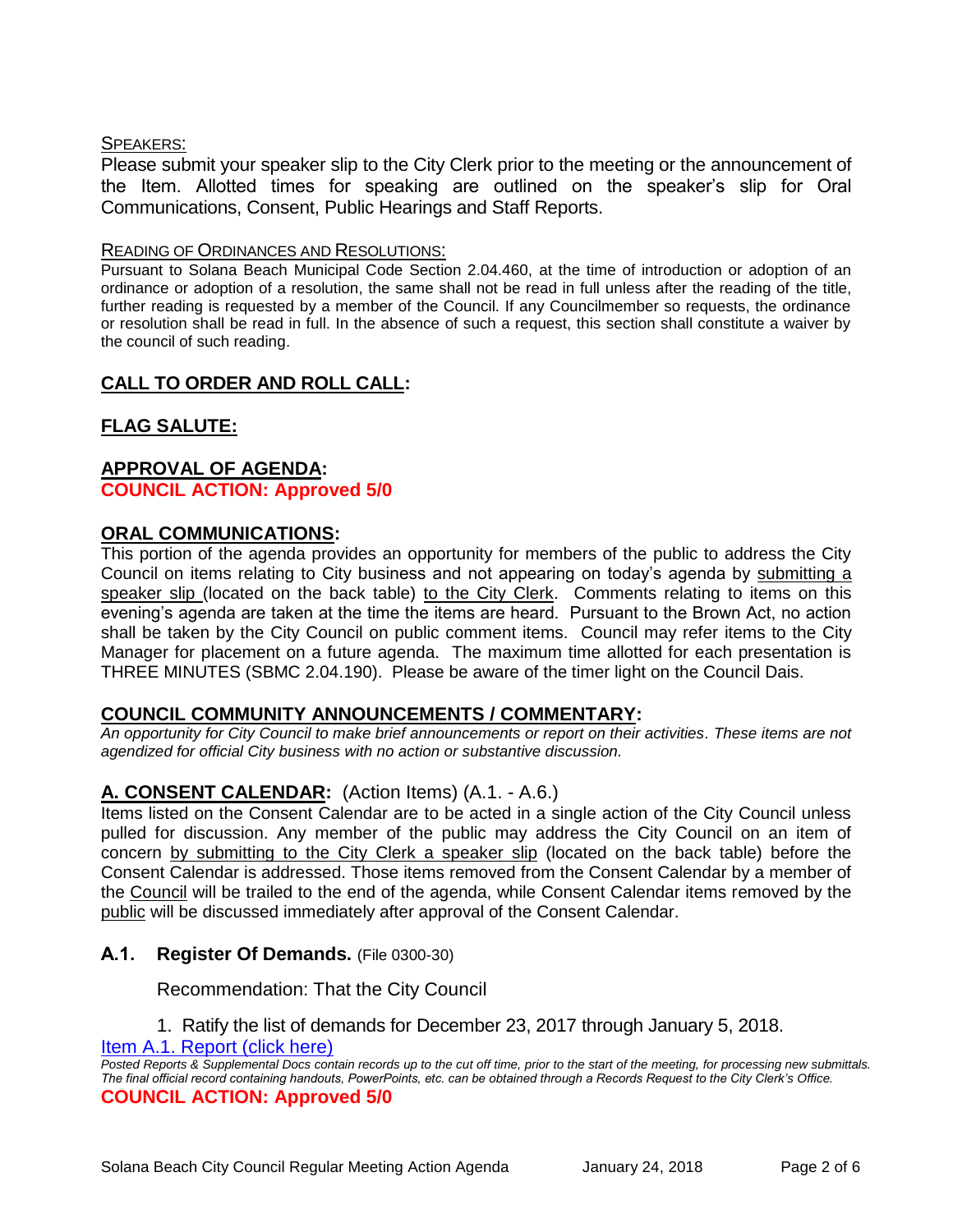# **A.2. General Fund Adopted Budget for Fiscal Year 2017-2018 Changes.** (File 0330-30)

Recommendation: That the City Council

1. Receive the report listing changes made to the Fiscal Year 2017-2018 General Fund Adopted Budget.

#### [Item A.2. Report \(click here\)](https://solanabeach.govoffice3.com/vertical/Sites/%7B840804C2-F869-4904-9AE3-720581350CE7%7D/uploads/Item_A.2._Report_(click_here)_-_1-24-18.PDF)

Posted Reports & Supplemental Docs contain records up to the cut off time, prior to the start of the meeting, for processing new submittals. *The final official record containing handouts, PowerPoints, etc. can be obtained through a Records Request to the City Clerk's Office.* **COUNCIL ACTION: Approved 5/0**

## **A.3. Enhancement to the Junior Lifeguard Program by Adding an Elite Junior Lifeguard Session.** (File 0270-30)

Recommendation: That the City Council

1. Adopt **Resolution 2018-010** to add the Elite Junior Lifeguard sessions to the Junior Lifeguard program.

#### [Item A.3. Report \(click here\)](https://solanabeach.govoffice3.com/vertical/Sites/%7B840804C2-F869-4904-9AE3-720581350CE7%7D/uploads/Item_A.3._Report_(click_here)_-_1-24-18.PDF)

*Posted Reports & Supplemental Docs contain records up to the cut off time, prior to the start of the meeting, for processing new submittals. The final official record containing handouts, PowerPoints, etc. can be obtained through a Records Request to the City Clerk's Office.* **COUNCIL ACTION: Approved 5/0**

#### **A.4. Destruction of Obsolete Records.** (File 0170-50)

Recommendation: That the City Council

1. Adopt **Resolution 2018-006** authorizing the destruction of officially obsolete records.

#### [Item A.4. Report \(click here\)](https://solanabeach.govoffice3.com/vertical/Sites/%7B840804C2-F869-4904-9AE3-720581350CE7%7D/uploads/Item_A.4._Report_(click_here)_-_1-24-18.PDF)

*Posted Reports & Supplemental Docs contain records up to the cut off time, prior to the start of the meeting, for processing new submittals. The final official record containing handouts, PowerPoints, etc. can be obtained through a Records Request to the City Clerk's Office.* **COUNCIL ACTION: Approved 5/0**

#### **A.6. Consideration of Opposition of New Offshore Oil and Gas Drilling.** (File 0480-60)

Recommendation: That the City Council

1. Approve **Resolution 2018-007** opposing any new offshore oil drilling and to support any legislation that opposes this proposed plan by the federal administration.

[Item A.6. Report \(click here\)](https://solanabeach.govoffice3.com/vertical/Sites/%7B840804C2-F869-4904-9AE3-720581350CE7%7D/uploads/Item_A.6._Report_(click_here)_-_1-24-18.PDF)

A.6. Supplemental [Documents \(1-24-18 updated 4:10pm\) -](https://solanabeach.govoffice3.com/vertical/Sites/%7B840804C2-F869-4904-9AE3-720581350CE7%7D/uploads/A.6._Supplemental_Documents_(1-24-18_updated_500pm)_-_R.pdf) R

*Posted Reports & Supplemental Docs contain records up to the cut off time, prior to the start of the meeting, for processing new submittals. The final official record containing handouts, PowerPoints, etc. can be obtained through a Records Request to the City Clerk's Office.* **COUNCIL ACTION: Approved 4/0/1 (Abstain: Marshall)**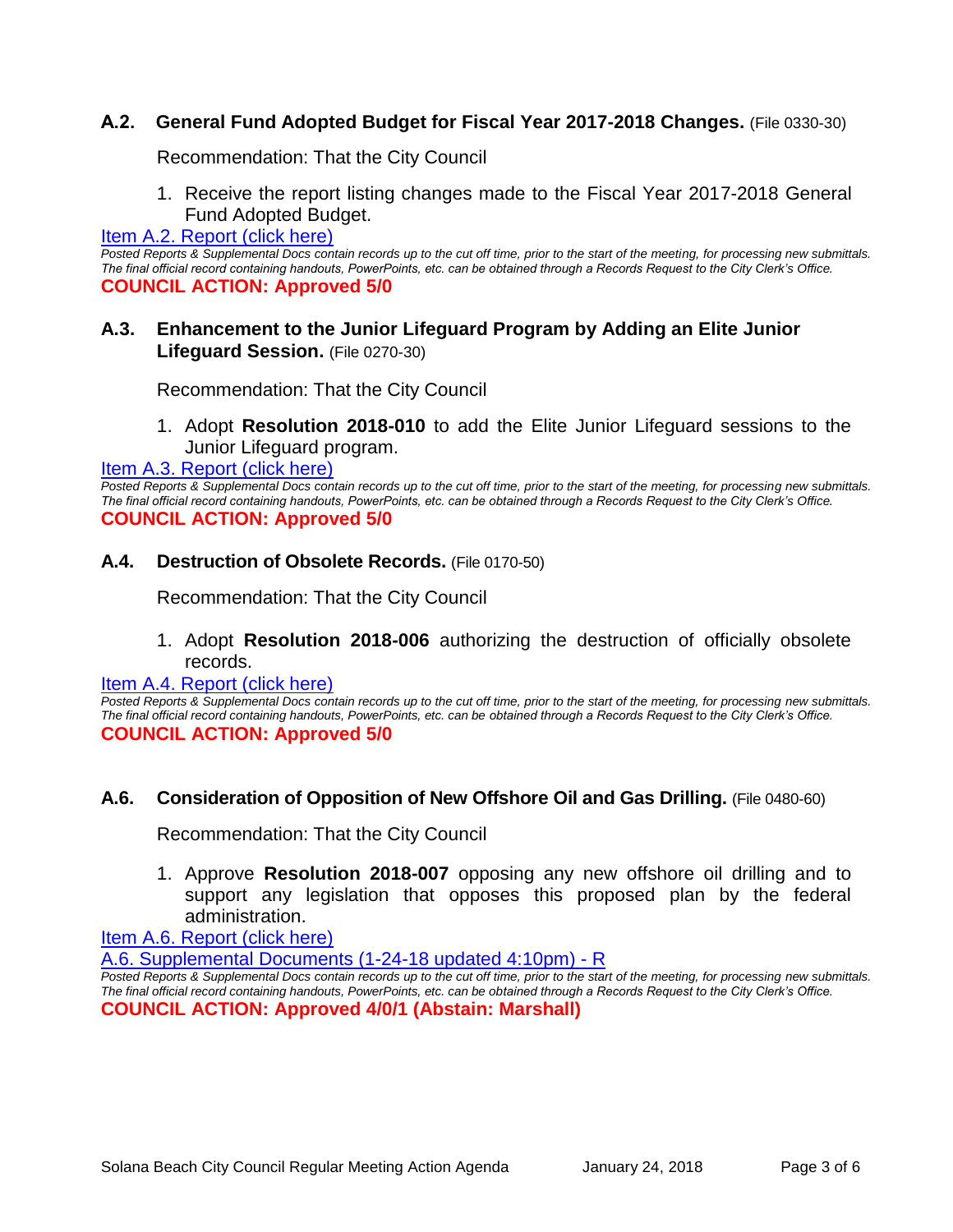# **C. STAFF REPORTS**: (C.1. - C.2.)

*Submit speaker slips to the City Clerk.*

## **C.1. 2018 Annual Citizen Commission Appointments.** (File 0120-06)

Recommendation: That the City Council

1. Appoint two (2) members to the **Budget and Finance** Commission nominated/appointed by *individual* Councilmembers Marshall and Nichols for two-year terms.

**COUNCIL ACTION: Approved 5/0 to appoint Judith Hamilton (Marshall) and Sharon Gross (Nichols).** 

- 2. Appoint five (5) members to the **Climate Action** Commission nominated/appointed by *Council-at-large for the following positions*:
	- a. Three (3) *Resident* appointments:
		- Three (3) vacancies for two years terms.
	- b. One (1) *Professional* appointment for member of the environmental and/or scientific community (*resident or non-resident*):
		- One (1) position for a two-year term.
	- c. One (1) *Councilmember* appointment OR resident or professional, as determined by Council for a two-year term.

**COUNCIL ACTION: Approved 5/0 to appoint Mary Yang, Jonathan Goodmacher, and Heidi Dewar** (Residents)**, Jeff Martin** (Professional or Resident)**, and Sarah Richmond** (Professional).

3. Appoint three (3) members to the **Parks and Recreation** Commission nominated/appointed by *Council-at-large* for two-year terms.

**COUNCIL ACTION: Approved 5/0 to appoint Jolene Koester, Linda Swindell, and Tracy Richmond.** 

4. Appoint four (4) members to the **Public Arts** Commission nominated/appointed by *Council-at-large* for a two-year term.

**COUNCIL ACTION: Approved 5/0 to appoint Sharon Klein, Brad Auerbach, and Nancy Pfeiffer.** 

- 5. Appoint four (4) members to the **View Assessment** Commission:
	- a. Two (2) nominated/appointed by *individual* Councilmembers Marshall and Zito, for two-year terms.
	- b. Two (2) nominated/appointed by Council-at-large for two-year terms.

# **COUNCIL ACTION: Approved 5/0 to appoint Gary Garber (Marshall), Molly Fleming (Zito), Paul Bishop, and Pat Coad.**

[Item C.1. Report \(click here\)](https://solanabeach.govoffice3.com/vertical/Sites/%7B840804C2-F869-4904-9AE3-720581350CE7%7D/uploads/Item_C.1._Report_(click_here)_-_1-24-18.PDF)

[C.1. Supplemental Documents \(1-22-18](https://solanabeach.govoffice3.com/vertical/Sites/%7B840804C2-F869-4904-9AE3-720581350CE7%7D/uploads/C.1._Supplemental_Docs_1-22-18.pdf) updated)

*Posted Reports & Supplemental Docs contain records up to the cut off time, prior to the start of the meeting, for processing new submittals. The final official record containing handouts, PowerPoints, etc. can be obtained through a Records Request to the City Clerk's Office.*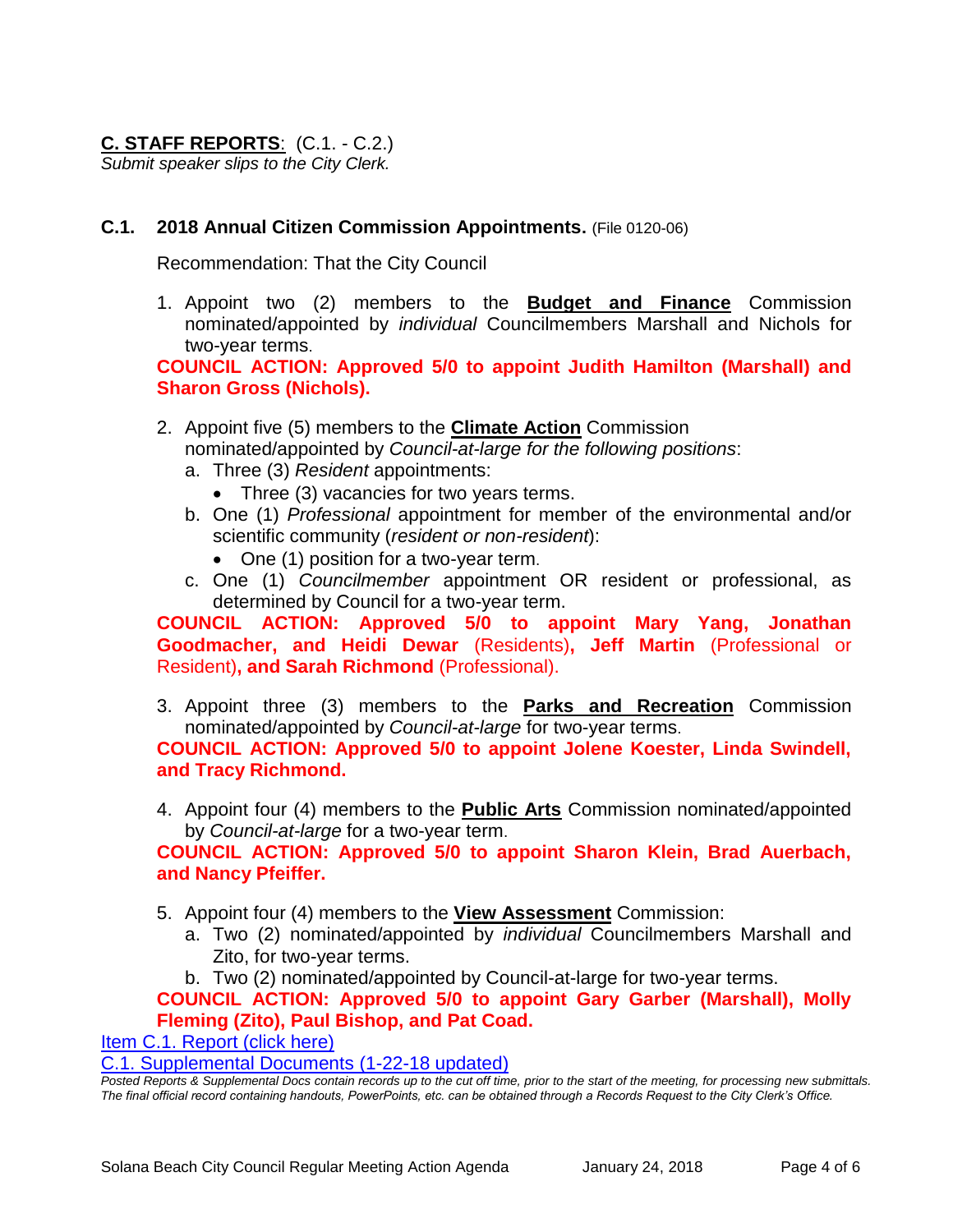# **C.2. Public Comments on Fire Station Art and Landscape Project.** (File 0910-42)

Recommendation: That the City Council

- 1. Consider the responses and comments received during the 45-day public comment period, receive additional input from the public, provide additional direction as needed and consider adoption of **Resolution 2018-005** which would:
	- a) Approve the "Fire Wall" proposal for the art and landscape project at the Fire Station.
	- b) Authorize the City Manager to negotiate a contract with Betsy Schulz and VDLA for the construction of the Fire Station Art and Landscape Project.

[Item C.2. Report \(click here\)](https://solanabeach.govoffice3.com/vertical/Sites/%7B840804C2-F869-4904-9AE3-720581350CE7%7D/uploads/Item_C.2._Report_(click_here)_-_1-24-18_-_R.pdf)

*Posted Reports & Supplemental Docs contain records up to the cut off time, prior to the start of the meeting, for processing new submittals. The final official record containing handouts, PowerPoints, etc. can be obtained through a Records Request to the City Clerk's Office.* **COUNCIL ACTION: Approved 5/0**

# **A.5. Consideration of Supporting Legislation to Protect Net Neutrality.** (File 0480-70)

Recommendation: That the City Council

1. Approve **Resolution 2018-008** supporting legislation to protect net neutrality.

#### [Item A.5. Report \(click here\)](https://solanabeach.govoffice3.com/vertical/Sites/%7B840804C2-F869-4904-9AE3-720581350CE7%7D/uploads/Item_A.5._Report_(click_here)_-_1-24-18.PDF)

*Posted Reports & Supplemental Docs contain records up to the cut off time, prior to the start of the meeting, for processing new submittals. The final official record containing handouts, PowerPoints, etc. can be obtained through a Records Request to the City Clerk's Office.* **COUNCIL ACTION: Approved 4/0/1 (Abstain: Marshall)** 

# **COUNCIL COMMITTEE REPORTS:**

# **Regional Committees: (outside agencies, appointed by this Council)**

- a. City Selection Committee (meets twice a year) Nichols (Edson, alternate).
- b. County Service Area 17 Marshall (Nichols, alternate).
- c. Escondido Creek Watershed Authority Marshall/Staff (no alternate).
- d. League of Ca. Cities' San Diego County Executive Committee Nichols (Edson, alternate) and any subcommittees.
- e. League of Ca. Cities' Local Legislative Committee Nichols (Edson, alternate)
- f. League of Ca. Cities' Coastal Cities Issues Group (CCIG) Nichols (Edson, alternate)
- g. North County Dispatch JPA Marshall (Edson, alternate).
- h. North County Transit District Edson (Nichols, alternate)
- i. Regional Solid Waste Association (RSWA) Nichols (Hegenauer, alternate).
- j. SANDAG Zito (Primary), Edson (1<sup>st</sup> alternate), Nichols (2<sup>nd</sup> alternate) and any subcommittees.
- k. SANDAG Shoreline Preservation Committee Zito (Hegenauer, alternate).
- l. San Dieguito River Valley JPA Hegenauer (Nichols, alternate).
- m. San Elijo JPA Marshall, Zito (City Manager, alternate).
- n. 22<sup>nd</sup> Agricultural District Association Community Relations Committee Marshall, Edson.

# **Standing Committees: (All Primary Members)** *(Permanent Committees)*

- a. Business Liaison Committee Zito, Edson.
- b. Solana Beach-Del Mar Relations Committee Nichols, Zito
- c. Highway 101 / Cedros Ave. Development Committee Edson, Nichols.
- d. Fire Dept. Management Governance & Organizational Evaluation Edson, Hegenauer